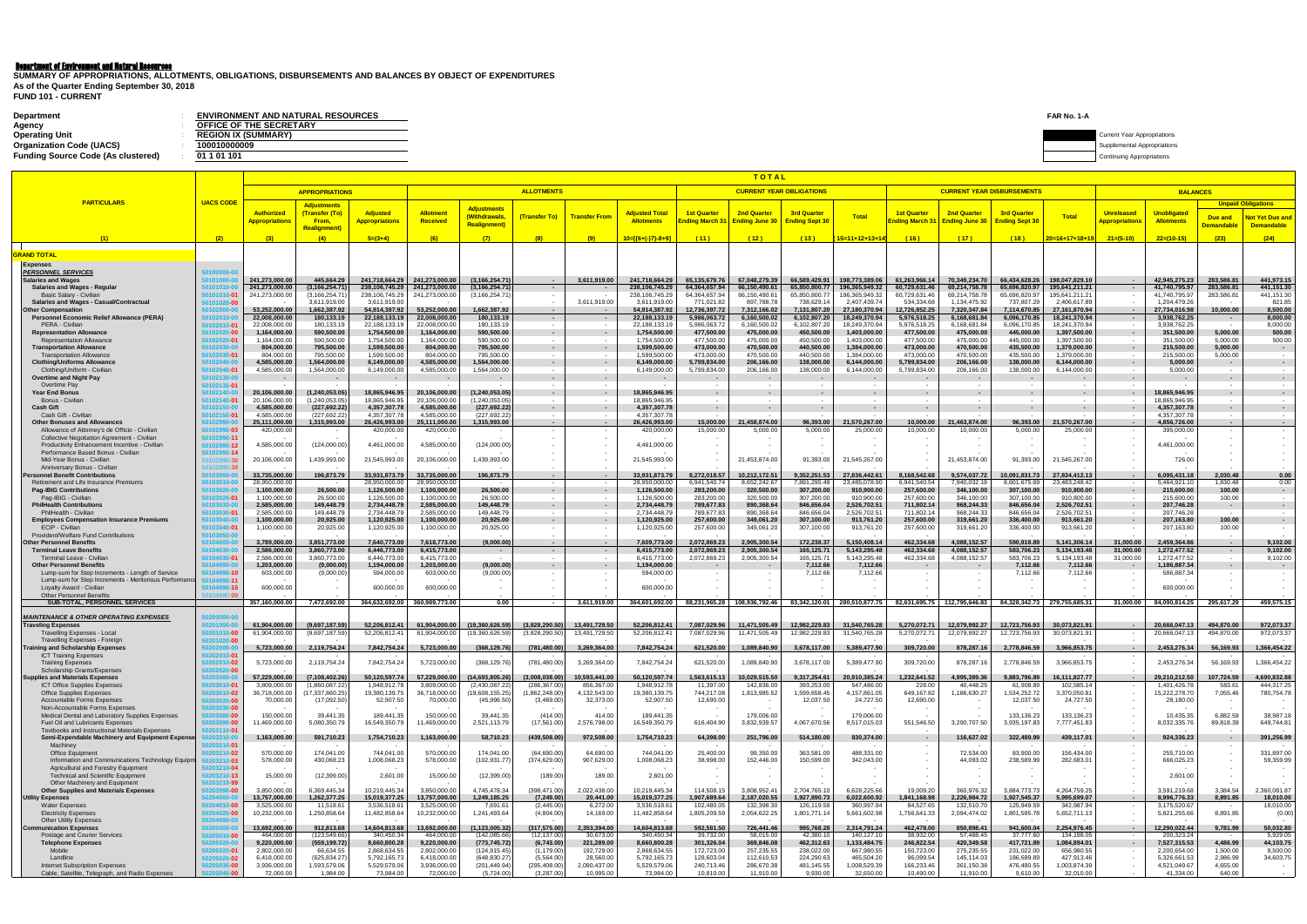# Department of Environment and Natural Resources

**FUND 101 - CURRENT**

| <b>Department</b>                         | <b>ENVIRONMENT AND NATURAL RESOURCES</b> | FAR No. 1-A |                                    |
|-------------------------------------------|------------------------------------------|-------------|------------------------------------|
| Agency                                    | OFFICE OF THE SECRETARY                  |             |                                    |
| <b>Operating Unit</b>                     | <b>REGION IX (SUMMARY)</b>               |             | <b>Current Year Appropriations</b> |
| <b>Organization Code (UACS)</b>           | 100010000009                             |             | Supplemental Appropriations        |
| <b>Funding Source Code (As clustered)</b> | 01 1 01 101                              |             | Continuing Appropriations          |

**SUMMARY OF APPROPRIATIONS, ALLOTMENTS, OBLIGATIONS, DISBURSEMENTS AND BALANCES BY OBJECT OF EXPENDITURES As of the Quarter Ending September 30, 2018**

|                                                                                                    |                                     |                             |                                      |                               |                             |                                      |                              |                                 |                              |                               | <u>TOTAL</u>              |                                 |                                                                                                                                  |                               |                                   |                            |                                       |                                     |                                                   |                                   |                                             |  |  |  |  |  |
|----------------------------------------------------------------------------------------------------|-------------------------------------|-----------------------------|--------------------------------------|-------------------------------|-----------------------------|--------------------------------------|------------------------------|---------------------------------|------------------------------|-------------------------------|---------------------------|---------------------------------|----------------------------------------------------------------------------------------------------------------------------------|-------------------------------|-----------------------------------|----------------------------|---------------------------------------|-------------------------------------|---------------------------------------------------|-----------------------------------|---------------------------------------------|--|--|--|--|--|
|                                                                                                    |                                     |                             | <b>APPROPRIATIONS</b>                |                               |                             |                                      | <b>ALLOTMENTS</b>            |                                 |                              |                               |                           | <b>CURRENT YEAR OBLIGATIONS</b> |                                                                                                                                  |                               | <b>CURRENT YEAR DISBURSEMENTS</b> |                            |                                       |                                     | <b>BALANCES</b>                                   |                                   |                                             |  |  |  |  |  |
| <b>PARTICULARS</b>                                                                                 | <b>UACS CODE</b>                    | Authorized                  | <b>Adjustments</b><br>(Transfer (To) | Adjusted                      | <b>Allotment</b>            | Adjustments                          |                              |                                 | <b>Adjusted Total</b>        | <b>1st Quarter</b>            | <b>2nd Quarter</b>        | <b>3rd Quarter</b>              |                                                                                                                                  | <b>1st Quarter</b>            | <b>2nd Quarter</b>                | <b>3rd Quarter</b>         |                                       | <b>Unreleased</b>                   | <b>Unobligated</b>                                |                                   | <b>Unpaid Obligations</b>                   |  |  |  |  |  |
|                                                                                                    |                                     | <b>Appropriations</b>       | From,                                | <b>Appropriations</b>         | Received                    | (Withdrawals<br><b>Realignment</b> ) | <b>Transfer To)</b>          | <b>Transfer From</b>            | <b>Allotments</b>            | nding March                   | Ending June 30            | <b>Ending Sept 30</b>           | <b>Total</b>                                                                                                                     | Inding March 31               | <b>Ending June 30</b>             | Ending Sept 30             | Total                                 | <b><u><b>Ippropriations</b></u></b> | <b>Allotments</b>                                 | Due and<br><mark>)emandabl</mark> | <b>Not Yet Due and</b><br><b>Demandable</b> |  |  |  |  |  |
|                                                                                                    |                                     |                             | <b>Realignment)</b>                  | $5=(3+4)$                     | (6)                         | (7)                                  |                              |                                 | $10=[(6+(-)7)-8+9]$          | (11)                          | (12)                      | (13)                            | $15=11+12+13+14$                                                                                                                 | (16)                          | (17)                              | (18)                       | 20=16+17+18+19                        | $21=(5-10)$                         | $22=(10-15)$                                      | (23)                              | (24)                                        |  |  |  |  |  |
| Survey, Research, Exploration and Development Expenses                                             |                                     | 25,000.0                    | 14,482.0                             | 39,482.00                     | 25,000.00                   | (86, 416.00)                         | (3,469.00)                   | 104,367.00                      | 39,482.00                    |                               |                           |                                 | $\sim$                                                                                                                           |                               | $\sim$                            | $\sim$                     | $\sim$                                | $\sim$ 100 $\sim$                   | 39,482.00                                         |                                   |                                             |  |  |  |  |  |
| <b>Survey Expenses</b><br><b>Confidential, Intelligence and Extraordinary Expenses</b>             | )10-OC<br>50210000-0                | 25,000.0<br>118,000.00      | 14,482.00<br>$\sim$ 100 $\pm$        | 39,482.00<br>118,000.00       | 25,000.00<br>118,000.00     | (86, 416.00)<br>$\sim$ $-$           | (3,469.00)<br>$\sim$         | 104,367.00<br>$\sim$            | 39,482.00<br>118,000.00      | 29,400.00                     | 29,400.00                 | 29,400.00                       | 88,200.00                                                                                                                        | 29,400.00                     | 29,400.00                         | 29,400.00                  | 88,200.00                             | $\sim$                              | 39.482.00<br>29,800.00                            |                                   | $\sim$                                      |  |  |  |  |  |
| <b>Confidential Expenses</b>                                                                       | 50210010-00                         |                             |                                      |                               |                             | $\sim$                               | $\sim$                       | $\sim$                          |                              |                               |                           |                                 |                                                                                                                                  |                               |                                   |                            |                                       | $\sim$                              |                                                   |                                   |                                             |  |  |  |  |  |
| Extraordinary and Miscellaneous Expenses<br><b>Professional Services</b>                           | 50210030-00<br>50211000-0           | 118,000.00<br>26.730.000.00 | 15.414.943.33                        | 118,000.00<br>42.144.943.33   | 118,000.00<br>26.730.000.00 | 4.159.331.33                         | 136.559.00                   | 16.392.171.00                   | 118,000.00<br>42.144.943.33  | 29,400.00<br>11,989,125.65    | 29,400.00<br>7,862,168.93 | 29,400.00<br>10.525.885.16      | 88,200.00<br>30,377,179.74                                                                                                       | 29,400.00<br>4.496.497.30     | 29,400.00<br>11.407.169.49        | 29,400.00<br>9,156,279.40  | 88,200.00<br>25.059.946.19            | $\sim$<br>$\sim$                    | 29,800.00<br>11.767.763.59                        | 504.280.47                        | 4.812.953.08                                |  |  |  |  |  |
| <b>Legal Services</b><br><b>Auditing Services</b>                                                  | 50211010-00                         | 10,000.0<br>50,000.00       | (9,939.00)<br>129,209.48             | 61.00<br>179,209.48           | 10,000.00<br>50,000.00      | (10,050.00)<br>128.760.48            | (35.00)<br>(3,469.00)        | 146.00<br>3,918.00              | 61.00<br>179,209.48          |                               | 32,972.67                 | 131.642.81                      | 164,615.48                                                                                                                       |                               | 32,972.67                         | 131,642.81                 | 164.615.48                            |                                     | 61.00<br>14,594.00                                |                                   |                                             |  |  |  |  |  |
| <b>Consultancy Services</b>                                                                        | 50211020-00<br>50211030-00          |                             | 1,167,508.00                         | 1,167,508.00                  |                             | 1,167,397.00                         | $\sim$                       | 111.00                          | 1,167,508.00                 | $\sim$                        |                           | 467,500.00                      | 467,500.00                                                                                                                       |                               | $\sim$                            | 70,125.00                  | 70,125.00                             | $\sim$                              | 700,008.00                                        |                                   | 397,375.00                                  |  |  |  |  |  |
| <b>ICT Consultancy Services</b><br><b>Consultancy Services</b>                                     | 50211030-01<br>50211030-02          |                             | 1,167,508.00                         | 1,167,508.00                  |                             | 1,167,397.00                         | $\sim$                       | 111.00                          | 1,167,508.00                 |                               |                           | 467.500.00                      | 467,500.00                                                                                                                       |                               | $\sim$                            | 70,125.00                  | 70,125.00                             | $\sim$                              | 700,008.00                                        |                                   | 397,375.00                                  |  |  |  |  |  |
| <b>Other Professional Services</b>                                                                 | 50211990-00                         | 26,670,000.00               | 14,128,164.85                        | 40,798,164.85                 | 26,670,000.00               | 2,873,223.85                         | (5, 133, 055.00)             | 16,387,996.00                   | 40,798,164.85                | 1,989,125.65                  | 7,829,196.26              | 9,926,742.35                    | 29,745,064.26                                                                                                                    | 4,496,497.30                  | 11,374,196.82                     | 8,954,511.59               | 24,825,205.71                         |                                     | 11,053,100.59                                     | 504,280.47                        | 4,415,578.08                                |  |  |  |  |  |
| <b>General Services</b><br><b>Environmen/Sanitary Services</b>                                     | 50212010-00                         | 505,000.00                  | 2,567,079.80                         | 3,072,079.80                  | 505,000.00                  | 2,508,011.80                         | (42, 490.00)                 | 101,558.00                      | 3,072,079.80                 | 347,398.36                    | 2,416,269.80              | 172,208.64                      | 2,935,876.80                                                                                                                     | 346,483.97                    | 880,861.97                        | 926,988.51                 | 2,154,334.45                          | $\sim$<br>$\sim$                    | 136,203.00                                        | 2,400.50                          | 779,141.85                                  |  |  |  |  |  |
| <b>Janitorial Services</b><br><b>Security Services</b>                                             | 50212020-00<br>50212030- <b>00</b>  | 95,000.00<br>315,000.00     | (66,989.00<br>2,684,989.80           | 28,011.00<br>2,999,989.80     | 95,000.00<br>315,000.00     | (71, 157.00)<br>2,668,902.80         | (6, 106.00)<br>(16,539.00)   | 10,274.00<br>32,626.00          | 28,011.00<br>2,999,989.80    | 347,398.36                    | 2,416,269.80              | 172,208.64                      | 2,935,876.80                                                                                                                     | 346,483.97                    | 880,861.97                        | 926,988.51                 | 2,154,334.45                          | $\sim$                              | 28,011.00<br>64,113.00                            | 2,400.50                          | 779,141.85                                  |  |  |  |  |  |
| <b>Other General Services</b>                                                                      | 50212990-00                         | 95,000.00                   | (50, 921.00)                         | 44,079.00                     | 95,000.00                   | (89, 734.00)                         | (19, 845.00)                 | 58,658.00                       | 44,079.00                    |                               |                           |                                 |                                                                                                                                  |                               |                                   |                            |                                       |                                     | 44,079.00                                         |                                   |                                             |  |  |  |  |  |
| Other General Services - ICT Services<br><b>Other General Services</b>                             | 50212990-01<br>50212990-99          | 95,000.00                   | (50, 921.00                          | 44,079.00                     | 95,000.00                   | (89, 734.00)                         | (19, 845.00)                 | 58,658.00                       | 44,079.00                    |                               |                           |                                 |                                                                                                                                  |                               | $\sim$                            |                            |                                       |                                     | 44,079.00                                         |                                   |                                             |  |  |  |  |  |
| <b>Repairs and Maintenance</b>                                                                     | 50213000-1                          | 6,329,000.00                | 11,730,637.66                        | 8,059,637.66                  | 6,329,000.00                | (13,081.34)                          | 10,705,595.00                | 22,449,314.00                   | 18,059,637.66                | 549,508.93                    | 9,644,013.30              | 2,983,191.79                    | 13,176,714.02                                                                                                                    | 177,219.44                    | 2,089,262.51                      | 6.007.795.67               | 8,274,277.62                          |                                     | 4,882,923.64                                      | 23,765.08                         | 4,878,671.32                                |  |  |  |  |  |
| <b>Repairs and Maintenance - Land Improvements</b><br><b>Aquaculture Structures</b>                | 50213020-0<br>50213020-01           | 1,850,000.00                | 7,639,011.00                         | 9,489,011.00                  | 1,850,000.00                | (790, 589.00)                        | (8,429,011.00)               | 16,858,611.00                   | 9,489,011.00                 | 60,000.00                     | 8,429,011.00              | 500,000.00                      | 8,989,011.00                                                                                                                     | 36,000.00                     | 973,277.88                        | 4,482,374.36               | 5,491,652.24                          | $\sim$                              | 500,000.00                                        |                                   | 3,497,358.76                                |  |  |  |  |  |
| <b>Reforestation Projects</b><br>Other Land Improvements                                           | 50213020-02<br>50213020-99          | 1,850,000.00                | 7,639,011.00                         | 9,489,011.00                  | 1,850,000.00                | (790,589.00                          | (8,429,011.00)               | 16,858,611.00                   | 9,489,011.00                 | 60,000.00                     | 8,429,011.00              | 500,000.00                      | 8,989,011.00                                                                                                                     | 36,000.00                     | 973,277.88                        | 4,482,374.36               | 5,491,652.24                          |                                     | 500,000.00                                        |                                   | 3,497,358.76                                |  |  |  |  |  |
| Repairs and Maintenance - Buildings and Other Structure                                            | 50213040-0                          | 800,000.00                  | 1,170,278.06                         | 1,970,278.06                  | 800,000.00                  | (588, 262.94)                        | (1,594,196.00)               | 3,352,737.00                    | 1,970,278.06                 | $\sim$                        |                           | 39,197.15                       | 39,197.15                                                                                                                        | $\sim$                        | $\sim$                            | 39,197.15                  | 39,197.15                             | $\sim$                              | 1,931,080.91                                      |                                   |                                             |  |  |  |  |  |
| <b>Buildings</b><br><b>Hostels and Dormitories</b>                                                 | 50213040- <b>0</b> 1<br>50213040-06 | 75,000.00                   | 1,736,780.1                          | 1,811,780.15                  | 75,000.00                   | (21,760.85)                          | (1,592,774.00                | 3,351,315.00                    | 1,811,780.15                 | $\sim$                        |                           | 39,197.15                       | 39,197.15                                                                                                                        |                               |                                   | 39,197.15                  | 39,197.15                             |                                     | 1,772,583.00                                      |                                   |                                             |  |  |  |  |  |
| <b>Other Structures</b>                                                                            | 50213040-99                         | 725,000.00                  | (566,502.09                          | 158,497.91                    | 725,000.00                  | (566, 502.09)                        | (1,422.00)                   | 1,422.00                        | 158,497.91                   |                               |                           |                                 |                                                                                                                                  |                               |                                   |                            |                                       |                                     | 158,497.91                                        |                                   |                                             |  |  |  |  |  |
| Repairs and Maintenance - Machinery and Equipment<br>Machinery                                     | 50213050-0<br>50213050-01           | 1,359,000.00                | (128, 677.18)                        | 1,230,322.82                  | 1,359,000.00                | (1,463,443.18)                       | (486, 412.00)                | 1,821,178.00                    | 1,230,322.82                 | 900.00                        | 84,650.00                 | 30,367.00                       | 115,917.00                                                                                                                       | 900.00                        | 17,000.00                         | 28,517.00                  | 46,417.00                             | $\sim$                              | 1,114,405.82                                      |                                   | 69,500.00                                   |  |  |  |  |  |
| <b>Office Equipment</b><br>Information and Communication Technology Equipment                      | 50213050-02<br>50213050-03          | 385,000.00<br>964,000.00    | 2,227.00<br>(123, 141.18)            | 387,227.00<br>840,858.82      | 385,000.00<br>964,000.00    | (11,053.00)<br>(1,441,251.18)        | (24, 545.00)<br>(461,692.00) | 37,825.00<br>1,779,802.00       | 387,227.00<br>840,858.82     | 900.00                        | 84,650.00                 | 19,200.00<br>11,167.00          | 104,750.00<br>11,167.00                                                                                                          | 900.00                        | 17,000.00                         | 17,350.00<br>11,167.00     | 35,250.00<br>11,167.00                | $\sim$                              | 282,477.00<br>829,691.82                          |                                   | 69,500.00                                   |  |  |  |  |  |
| Agricultural and Forestry Equipment                                                                | 50213050-04                         |                             |                                      |                               |                             |                                      |                              |                                 |                              |                               |                           |                                 |                                                                                                                                  |                               |                                   |                            |                                       |                                     |                                                   |                                   |                                             |  |  |  |  |  |
| <b>Technical and Scientific Equipment</b><br>Other Machinery and Equipment                         | 50213050-14<br>50213050-99          | 10,000.00                   | (8,776.00)<br>1,013.00               | 1,224.00<br>1,013.00          | 10,000.00                   | (8,776.00)<br>(2,363.00)             | (175.00                      | 175.00<br>3,376.00              | 1,224.00<br>1,013.00         |                               |                           |                                 |                                                                                                                                  |                               |                                   |                            |                                       |                                     | 1,224.00<br>1,013.00                              |                                   |                                             |  |  |  |  |  |
| Repairs and Maintenance - Transportation Equipment                                                 | 50213060-0                          | 2,320,000.00                | 2,746,596.78                         | 5,066,596.78                  | 2,320,000.00                | 2,538,495.78                         | (187,885.00)                 | 395,986.00                      | 5,066,596.78                 | 488,608.93                    | 1,130,352.30              | 2,117,337.64                    | 3,736,298.87                                                                                                                     | 140,319.44                    | 1,098,984.63                      | 1,446,507.16               | 2,685,811.23                          | $\sim$                              | 1,330,297.91                                      | 23,765.0                          | 1,026,722.56                                |  |  |  |  |  |
| <b>Motor Vehicles</b><br>Aircraft & Aircraft Ground Equipment                                      | 50213060-01<br>50213060-03          | 2,220,000.00                | 2,810,719.78                         | 5,030,719.78                  | 2,220,000.00                | 2,688,352.78                         | (117, 811.00                 | 240,178.00                      | 5,030,719.78                 | 488,608.93                    | 1,130,352.30              | 2,117,337.64                    | 3,736,298.87                                                                                                                     | 140,319.44                    | 1,098,984.63                      | 1,446,507.16               | 2,685,811.23                          |                                     | 1,294,420.91                                      | 23,765.08                         | 1,026,722.56                                |  |  |  |  |  |
| Watercrafts<br>Other Transportation Equipment                                                      | 50213060-04<br>50213060-99          | 100,000.00                  | (89, 328.00)<br>25,205.00            | 10,672.00<br>25,205.00        | 100,000.00                  | (89, 328.00)<br>(60, 529.00)         | (7,952.00)<br>(62, 122.00)   | 7,952.00<br>147,856.00          | 10,672.00<br>25,205.00       |                               |                           |                                 |                                                                                                                                  |                               |                                   |                            |                                       |                                     | 10,672.00<br>25,205.00                            |                                   |                                             |  |  |  |  |  |
| <b>Repairs and Maintenance - Furniture and Fixtures</b>                                            | 50213070-0                          |                             | 7,139.00                             | 7,139.00                      |                             | (5,572.00)                           | (8,091.00                    | 20,802.00                       | 7,139.00                     |                               |                           |                                 |                                                                                                                                  |                               |                                   |                            |                                       |                                     | 7,139.00                                          |                                   |                                             |  |  |  |  |  |
| <b>Taxes, Insurance Premiums and Other Fees</b><br><b>Taxes, Insurance Premiums and Other Fees</b> | 50215000-0<br>50215010-0            | 300,000.00                  | 202,603.48<br>3,210.00               | ,502,603.48<br>3,210.00       | 300,000.00                  | 1,189,433.48<br>(3,913.00)           | 26,411.00<br>(2,613.00)      | 39,581.00<br>9,736.00           | ,502,603.48<br>3,210.00      | 753,763.91                    | 300,077.82                | 114,611.29                      | 1,168,453.02                                                                                                                     | 743,545.13                    | 293,385.35<br>$\sim$              | 128,265.66<br>$\sim$       | 1,165,196.14                          | -9<br>$\sim$                        | 334.150.46<br>3,210.00                            | $\sim$                            | 3,256.88                                    |  |  |  |  |  |
| Taxes, Duties and Licenses                                                                         | 50215010-01                         |                             | 3,210.00                             | 3,210.00                      |                             | (3,913.00)                           | (2,613.00)                   | 9,736.00                        | 3,210.00                     |                               |                           |                                 |                                                                                                                                  |                               |                                   |                            |                                       |                                     | 3,210.00                                          |                                   |                                             |  |  |  |  |  |
| <b>Tax Refund</b><br><b>Fidelity Bond Premiums</b>                                                 | 50215010- <b>02</b><br>50215020-00  | 150,000.00                  | 13,285.90                            | 163,285.90                    | 150,000.00                  | 13,285.90                            | (10, 381.50)                 | 10,381.50                       | 163,285.90                   | 87,000.00                     | 23,025.00                 | 14,625.00                       | 124,650.00                                                                                                                       | 87,000.00                     | 23,025.00                         | 14,625.00                  | 124,650.00                            | $\sim$<br>$\sim$                    | 38,635.90                                         |                                   |                                             |  |  |  |  |  |
| <b>Insurance Expenses</b><br><b>Labor and Wages</b>                                                | 50215030-00                         | 150,000.00                  | 1.186.107.58<br>2,000,000.00         | 1.336.107.58<br>2,000,000.00  | 150,000.00                  | 1,180,060.58<br>$\sim$               | (13,416.50                   | 19.463.50<br>2,000,000.00       | 1.336.107.58<br>2,000,000.00 | 666,763.91                    | 277,052.82                | 99,986.29<br>994,997.20         | 1.043.803.02<br>1,994,997.20                                                                                                     | 656.545.13                    | 270,360.35<br>$\sim$              | 113.640.66<br>290,266.18   | 1.040.546.14<br>290,266.18            | $\sim$ $-$                          | 292.304.56<br>5,002.80                            | 276,530.8                         | 3.256.88<br>1,428,200.22                    |  |  |  |  |  |
| Labor and Wages                                                                                    | 50216010-00                         | $\overline{\phantom{a}}$    | 2,000,000.0                          | 2,000,000.00                  | $\sim$                      | $\sim$ 100 $\pm$                     | $\sim$                       | 2,000,000.00                    | 2,000,000.00                 | $\sim$                        |                           | 1,994,997.20                    | 1,994,997.20                                                                                                                     | $\sim$ 100 $\pm$              | $\sim$                            | 290,266.1                  | 290,266.18                            | $\sim$ $-$                          | 5,002.80                                          | 276,530.80                        | 1,428,200.22                                |  |  |  |  |  |
| <b>Other Maintenance and Operating Expenses</b><br><b>Advertising Expenses</b>                     | 10-00                               | 13,060,000.00<br>340,000.0  | 39,819,680.41<br>(148, 778.00)       | 52,879,680.41<br>191,222.00   | 3,060,000.00<br>340,000.00  | 26,539,102.41<br>(152,192.00         | 1,798,254.50<br>(7,600.00)   | 15,078,832.50<br>11,014.00      | 52,879,680.41<br>191,222.00  | 3,987,108.10<br>84,690.00     | 3,581,244.68<br>5,760.00  | 17,701,777.71<br>12,540.00      | 15,270,130.49<br>102,990.00                                                                                                      | 6,610,832.24<br>4,690.00      | 15,193,345.07<br>37,260.00        | 12,347,440.02<br>36,540.01 | 34,151,617.33<br>78,490.01            | (0.00)                              | 7,609,549.92<br>88,232.00                         | 126,176.61<br>499.99              | 9,992,336.55<br>24,000.00                   |  |  |  |  |  |
| Printing and Publication Expenses                                                                  |                                     | 300,000.00<br>85,000.00     | (90,093.00)<br>576,286.00            | 209,907.00<br>661,286.00      | 300,000.00<br>85,000.00     | (116, 506.00)<br>(29, 112.00)        | (18,979.00<br>(4,046.00)     | 45,392.00<br>609,444.00         | 209,907.00<br>661,286.00     | 1,695.00<br>10,000.00         | 18,890.00<br>265,000.00   | 22,510.00<br>15,000.00          | 43,095.00<br>290,000.00                                                                                                          | 1,695.00<br>10,000.00         | 18,890.00<br>265,000.00           | 22,510.00<br>15,000.00     | 43,095.00<br>290,000.00               | $\sim$<br>$\sim$                    | 166,812.00<br>371,286.00                          |                                   |                                             |  |  |  |  |  |
| <b>Representation Expenses</b><br><b>Transportation and Delivery Expenses</b>                      |                                     | 85.000.00                   | 403.703.00                           | 488.703.00                    | 85.000.00                   | (609.616.00                          | (8.007.00)                   | 1,021,326.00                    | 488.703.00                   |                               | 30,000,00                 |                                 | 30,000,00                                                                                                                        |                               | 30.000.00                         |                            | 30,000,00                             |                                     | 458,703.00                                        |                                   |                                             |  |  |  |  |  |
| <b>Rent/Lease Expenses</b><br>Rents - Building and Structures                                      |                                     | 1,456,000.00                | (1, 228, 459.83)                     | 227,540.17                    | 1,456,000.00                | (2,732,627.83)<br>$\sim$             | (687, 820.50)                | 2,191,988.50<br>$\sim$          | 227,540.17                   | 21,000.00<br>$\sim$           | 24,000.00                 | 36,000.00                       | 81,000.00<br>$\sim$                                                                                                              | 21,000.00<br>$\sim$ 100 $\pm$ | 24,000.00<br>$\sim$               | 36,000.00<br>$\sim$        | 81,000.00<br>$\overline{\phantom{a}}$ | (0.00)<br>$\sim$                    | 146,540.17<br>$\sim$                              |                                   |                                             |  |  |  |  |  |
| Rents - Land                                                                                       |                                     |                             |                                      |                               |                             |                                      |                              |                                 |                              |                               |                           |                                 |                                                                                                                                  |                               |                                   |                            |                                       |                                     |                                                   |                                   |                                             |  |  |  |  |  |
| Rents - Motor Vehicles<br>Rents - Equipment                                                        | $0 - 03$<br>$0 - 0$                 |                             | 2,151.00<br>52,026.67                | 2,151.00<br>52,026.67         |                             | (1,676.00)<br>(1, 147, 955.13)       | (2,445.00)                   | 6,272.00<br>1,199,981.80        | 2,151.00<br>52,026.67        |                               |                           |                                 |                                                                                                                                  |                               |                                   |                            |                                       | $\sim$                              | 2,151.00<br>52,026.67                             |                                   |                                             |  |  |  |  |  |
| Rents - Living Quarters<br><b>Operating Lease</b>                                                  | $0 - 05$                            | 96,000.00                   | 24,000.00                            | 120,000.00                    | 96,000.00                   | 24,000.00                            |                              |                                 | 120,000.00                   | 21,000.00                     | 24,000.00                 | 36,000.00                       | 81,000.00                                                                                                                        | 21,000.00                     | 24,000.00                         | 36,000.00                  | 81,000.00                             |                                     | 39,000.00                                         |                                   |                                             |  |  |  |  |  |
| Rents - ICT Machinery and Equipment                                                                | $0 - 08$                            | 1,360,000.00                | (1,306,637.50)                       | 53,362.50                     | 1,360,000.00                | (1,606,996.70)                       | (685, 375.50)                | 985,734.70                      | 53,362.50                    |                               |                           |                                 |                                                                                                                                  |                               |                                   |                            |                                       | (0.00)                              | 53,362.50                                         |                                   |                                             |  |  |  |  |  |
| <b>Membership Dues and Contributions to Organizations</b><br><b>Subscription Expenses</b>          | $0 - 00$<br>)70-00                  | 35,000.00                   | (26, 181.00)                         | 8,819.00                      | 35,000.00                   | (32, 188.00)                         | (4,214.00)                   | 10,221.00                       | 8,819.00                     |                               |                           |                                 |                                                                                                                                  |                               |                                   |                            |                                       |                                     | 8,819.00                                          |                                   |                                             |  |  |  |  |  |
| <b>Other Subscription Expenses</b>                                                                 | )70-99                              | 35,000.00                   | (26, 181.00)                         | 8,819.00                      | 35,000.00                   | (32, 188.00)                         | (4,214.00)                   | 10,221.00                       | 8,819.00                     |                               |                           |                                 |                                                                                                                                  |                               |                                   |                            |                                       |                                     | 8,819.00                                          |                                   |                                             |  |  |  |  |  |
| Donations<br><b>Other Maintenance and Operating Expenses</b>                                       | $0 - 00$<br>9990-01                 | 10,759,000.00               | 40,333,203.24                        | 51,092,203.24                 | 10,759,000.00               | 30,211,344.24                        | (1,067,588.00)               | 11,189,447.00                   | 51,092,203.24                | 13,869,723.10                 | 13,237,594.68             | 17,615,727.71                   | 44,723,045.49                                                                                                                    | 6,573,447.24                  | 14,818,195.07                     | 12,237,390.01              | 33,629,032.32                         | $\sim$                              | 6,369,157.75                                      | 1,125,676.62                      | 9,968,336.55                                |  |  |  |  |  |
| Website Maintenance<br>Other Maintenance and Operating Expenses                                    | 9990-01                             | 10.759.000.00               | 40.333.203.24                        | 51.092.203.24                 | 10.759.000.00               | 30,211,344.24                        | (1.067.588.00)               | 11.189.447.00                   | 51,092,203.24                | 13.869.723.10                 | 13.237.594.68             | 17.615.727.71                   | 44.723.045.49                                                                                                                    | 6.573.447.24                  | 14.818.195.07                     | 12.237.390.01              | 33.629.032.32                         |                                     | 6.369.157.75                                      | 1.125.676.62                      | 9.968.336.55                                |  |  |  |  |  |
| <b>SUB-TOTAL, MOOE</b>                                                                             |                                     |                             | 199,372,000.00 60,238,782.00         | 259.610.782.00 199.372.000.00 |                             | $\sim 100$                           |                              | $(25,655,411.00)$ 85,894,193.00 |                              |                               |                           |                                 | 259,610,782.00 39,428,741.18 59,337,498.43 62,423,332.24 161,189,571.85 71,520,059.29 50,924,976.31 57,141,981.26 129,587,016.86 |                               |                                   |                            |                                       |                                     | $(0.00)$ 98,421,210.15 2,610,591.82 28,991,963.17 |                                   |                                             |  |  |  |  |  |
| <b>CAPITAL OUTLAYS</b>                                                                             | 0600000-0                           |                             |                                      |                               |                             |                                      |                              |                                 |                              |                               |                           |                                 |                                                                                                                                  |                               |                                   |                            |                                       |                                     |                                                   |                                   |                                             |  |  |  |  |  |
| <b>Land Improvements Outlay</b><br><b>Aquaculture Structures</b>                                   | 0604020-01                          | 413,664,000.00              | 10,445,600.00                        | 424,109,600.00 413,664,000.00 |                             | $\sim 100$<br>$\sim$ 10 $\pm$        | (1,071,600.00)               | 11,517,200.00                   |                              | 424,109,600.00 192,490,140.00 | 150,938,800.00            | 25,540,011.00                   | 368,968,951.00                                                                                                                   |                               | 9,254,017.20 122,384,764.15       | 78,705,010.50              | 210,343,791.85                        | $\sim 100$<br>$\sim$                | 55,140,649.00                                     |                                   | 158,625,159.15                              |  |  |  |  |  |
| <b>Reforestation Projects</b>                                                                      | 0604020-02                          | 413,664,000.00              | 10,445,600.00                        | 424,109,600.00                | 413,664,000.00              |                                      | (1,071,600.00)               | 11,517,200.00                   | 424,109,600.00               | 192,490,140.00                | 150,938,800.00            | 25,540,011.00                   | 368,968,951.00                                                                                                                   | 9,254,017.20                  | 122,384,764.15                    | 78,705,010.50              | 210,343,791.85                        |                                     | 55,140,649.00                                     |                                   | 158,625,159.15                              |  |  |  |  |  |
| Other Land Improvements<br><b>Buildings and Other Structures Outlay</b>                            | 120-9!                              | 4,350,000.00                | 12,876,000.00                        | 17,226,000.00                 | 4,350,000.00                | $\sim$                               |                              | 12,876,000.00                   | 17,226,000.00                |                               | 3,970,523.39              | 153,500.00                      | 4,124,023.39                                                                                                                     |                               | 341,654.00                        | 645,400.00                 | 987,054.00                            |                                     | 13,101,976.61                                     |                                   | 3,136,969.39                                |  |  |  |  |  |
| <b>Buildings</b>                                                                                   | 0604040-01                          | 4,350,000.00                |                                      | 4,350,000.00                  | 4,350,000.00                | $\sim$                               |                              |                                 | 4,350,000.00                 |                               | 3,970,523.39              | 153,500.00                      | 4,124,023.39                                                                                                                     |                               | 341,654.00                        | 645,400.00                 | 987,054.00                            |                                     | 225,976.61                                        |                                   | 3,136,969.39                                |  |  |  |  |  |
| <b>Hostels and Dormitories</b><br><b>Other Structures</b>                                          | 140-06<br>)40-99                    |                             | 12,876,000.00                        | 12,876,000.00                 |                             | $\sim$<br>$\sim$                     |                              | 12,876,000.00                   | 12,876,000.00                |                               |                           |                                 |                                                                                                                                  |                               |                                   |                            |                                       |                                     | 12,876,000.00                                     |                                   |                                             |  |  |  |  |  |
| <b>Machinery and Equipment Outlay</b><br>Machinery                                                 | 50-01                               | 9,194,000.00                | $\sim$                               | 9,194,000.00                  | 9,194,000.00                | $\sim$                               |                              | $\sim$                          | 9,194,000.00                 | $\sim$                        | 5,880,100.00              | 1,351,800.00                    | 7,231,900.00                                                                                                                     |                               | $\sim$                            | 515,748.24                 | 515,748.24                            | $\sim$ $-$                          | 1,962,100.00                                      | 3,115.17                          | 6,713,036.59                                |  |  |  |  |  |
| Office Equipment                                                                                   |                                     |                             |                                      |                               |                             | $\sim$                               | $\sim$                       | $\sim$                          |                              |                               |                           |                                 |                                                                                                                                  |                               |                                   |                            |                                       |                                     |                                                   |                                   |                                             |  |  |  |  |  |
| Information & Communication Technology Equipment<br>Agricultural and Forestry Equipment            | i0-03                               | 50,000.00                   |                                      | 50,000.00                     | 50,000.00                   |                                      |                              |                                 | 50,000.00                    |                               | 44,900.00                 |                                 | 44,900.00                                                                                                                        |                               |                                   | 44,900.00                  | 44,900.00                             |                                     | 5,100.00                                          |                                   |                                             |  |  |  |  |  |